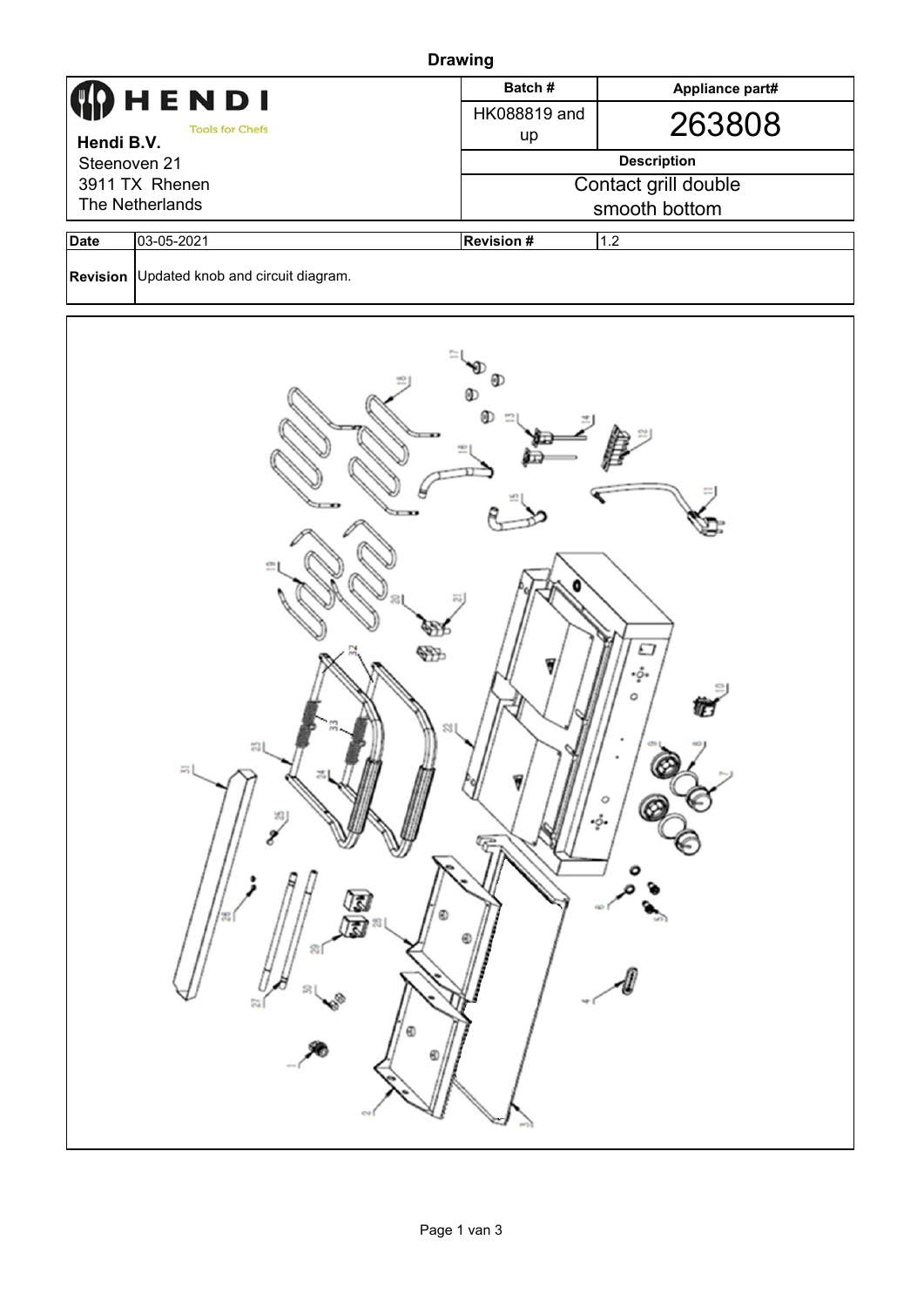## **Bill of materials (BOM)**

|                        |                                            |                  | Batch#               | Appliance part#        |                |  |  |
|------------------------|--------------------------------------------|------------------|----------------------|------------------------|----------------|--|--|
| HENDI                  |                                            |                  | HK088819 and         |                        |                |  |  |
| <b>Tools for Chefs</b> |                                            |                  | up                   | 263808                 |                |  |  |
| Hendi B.V.             |                                            |                  |                      |                        |                |  |  |
| Steenoven 21           |                                            |                  | <b>Description</b>   |                        |                |  |  |
| 3911 TX Rhenen         |                                            |                  | Contact grill double |                        |                |  |  |
| The Netherlands        |                                            |                  | smooth bottom        |                        |                |  |  |
|                        |                                            |                  |                      |                        |                |  |  |
| <b>Date</b>            | 03-05-2021                                 | <b>Revision#</b> |                      | 1.2                    |                |  |  |
|                        | Revision Updated knob and circuit diagram. |                  |                      |                        |                |  |  |
|                        |                                            |                  |                      |                        |                |  |  |
| Item                   | <b>Description</b>                         | Part#            | Quantity             | <b>Remark</b>          | <b>Picture</b> |  |  |
| 1                      | Cord inlet with retention                  | 912201           | 1                    |                        |                |  |  |
| 2                      | Upper grill plate (ribbed, right)          | n/a              | 1                    |                        |                |  |  |
| 3                      | Lower grill plate (ribbed)                 | n/a              | $\mathbf{1}$         |                        |                |  |  |
| 4                      | Logo badge Hendi                           | 955963           | 1                    |                        |                |  |  |
| 5                      | Indicator light (orange)                   | 930533           | $\overline{2}$       | Incl. item 6           |                |  |  |
| 6                      | $\overline{O}$ -ring                       | nss              | $\overline{2}$       | Available as 930533    |                |  |  |
| $\overline{7}$         | Knob thermostat                            | 942222           | 2                    | Incl. item 8,9 and 30  |                |  |  |
| 8                      | Knob scale ring                            | nss              | $\overline{2}$       | Available as 942222    |                |  |  |
| 9                      | Knob ground plate                          | nss              | 2                    | Available as 942222    |                |  |  |
| 10                     | Switch                                     | 205426           | 1                    |                        |                |  |  |
| 11                     | Power cord                                 | 912027           | $\mathbf{1}$         |                        |                |  |  |
| 12                     | Terminal                                   | 942239           | 1                    |                        |                |  |  |
| 13                     | Hi-limiter                                 | 902004           | 2                    |                        |                |  |  |
| 14                     | Reset pin                                  | 902042           | $\overline{c}$       |                        |                |  |  |
| 15                     | Wire guide tube (left)                     | n/a              | $\mathbf{1}$         |                        |                |  |  |
| 16                     | Wire guide tube (right)                    | n/a              | 1                    |                        |                |  |  |
| 17                     | Feet                                       | 912058           | 1                    | Set of 4               |                |  |  |
| 18                     | Heating element (bottom)                   | 904510           | $\overline{c}$       |                        |                |  |  |
| $\overline{19}$        | Heating element (top)                      | 904503           | 2                    |                        |                |  |  |
| 20                     | <b>Brake assembly</b>                      | 932278           | 2                    | Incl. item 21          |                |  |  |
| 21                     | Lower brake                                | nss              | 2                    | Available as 932278    |                |  |  |
| 22                     | Housing                                    | n/a              | 1                    |                        |                |  |  |
| 23                     | Handle frame                               | 912157           | $\mathbf{1}$         | Includes handle        |                |  |  |
| 24                     | Handle frame                               | 912157           | $\mathbf{1}$         | Includes handle        |                |  |  |
| 25                     | Handle plug                                | nss              | 4                    | Available as 912157    |                |  |  |
| 26                     | Silicone plug                              | nss              | 4                    | Available as 912157    |                |  |  |
| $\overline{27}$        | Lift axle                                  | n/a              | $\overline{2}$       |                        |                |  |  |
| 28                     | Upper grill plate (ribbed, left)           | n/a              | $\mathbf{1}$         |                        |                |  |  |
| 29                     | Thermostat                                 | 902011           | $\overline{2}$       |                        |                |  |  |
| 30                     | Knob insert                                | nss              | $\overline{2}$       | Available as 942222    |                |  |  |
| 31                     | Drip tray                                  | 263983           | 1                    |                        |                |  |  |
| $\overline{32}$        | Back axle                                  | 912195           | $\overline{2}$       |                        |                |  |  |
| 33                     | Torsion spring                             | 901908           | $\overline{2}$       |                        |                |  |  |
|                        |                                            |                  |                      |                        |                |  |  |
|                        |                                            |                  |                      | -> not sold separately |                |  |  |
| n/a                    | -> not available                           |                  | nss                  |                        |                |  |  |